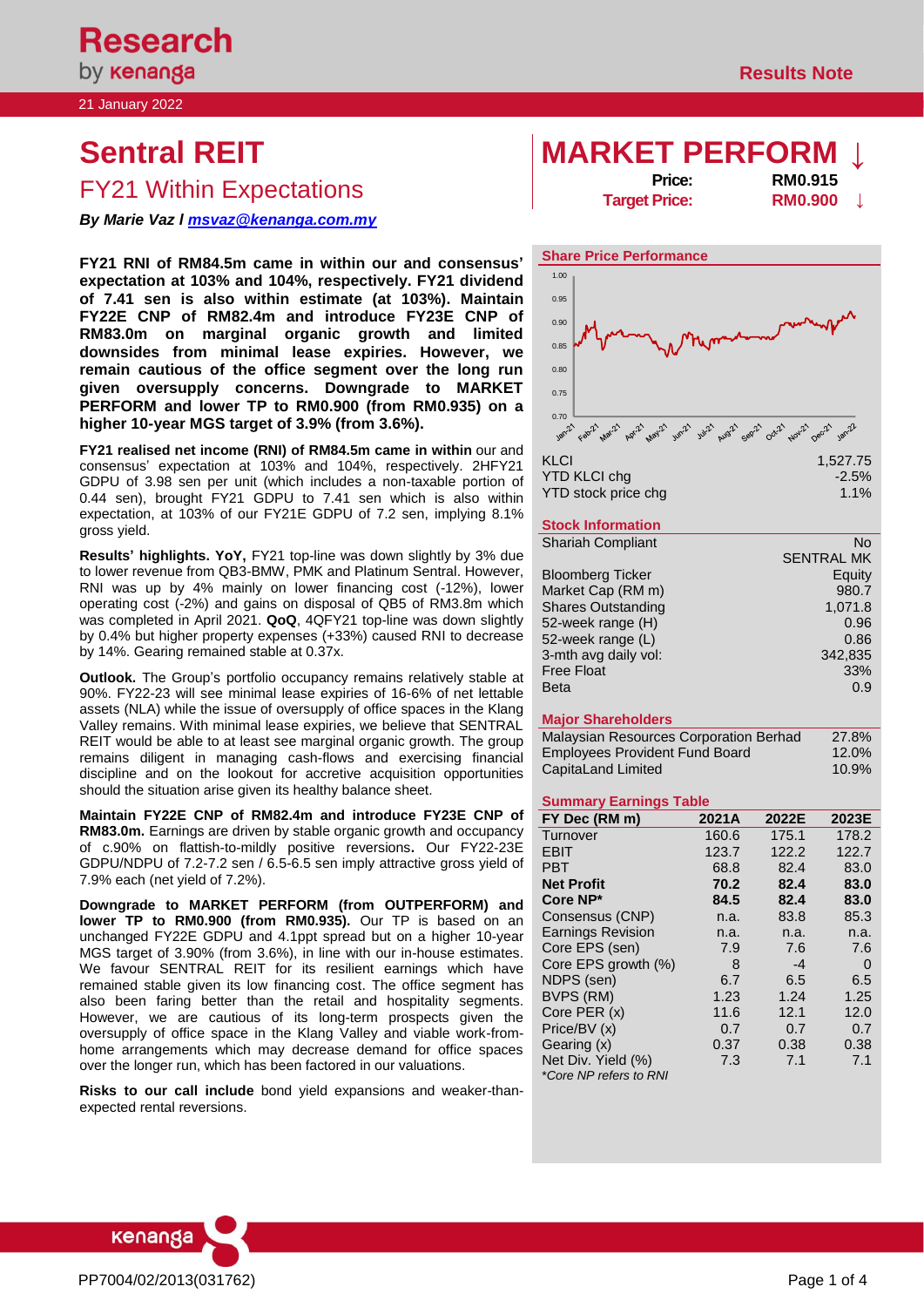### 21 January 2022

# **Results Highlight**

| 4Q21    | 3Q21   | QoQ      | 4Q20    | YoY      | <b>FY20</b> | <b>FY21</b> | YoY-<br>Ytd |
|---------|--------|----------|---------|----------|-------------|-------------|-------------|
| 40.6    | 40.8   | $-0.4%$  | 41.8    | $-2.9%$  | 165.7       | 160.6       | $-3%$       |
| $-10.7$ | $-8.0$ | 33.1%    | $-10.0$ | 6.9%     | $-37.9$     | $-37.0$     | $-2%$       |
| 29.9    | 32.7   | $-8.7%$  | 31.8    | $-5.9%$  | 127.8       | 123.7       | $-3%$       |
| 1.0     | 0.6    | 57.8%    | 1.2     | $-12.0%$ | 2.9         | 2.6         | $-9%$       |
| 0.0     | 0.0    | n.a.     | 0.0     | n.a.     | 0.0         | 3.8         | n.a.        |
| $-15.7$ | 0.0    | n.a.     | $-7.2$  | 118.8%   | $-7.2$      | $-15.7$     | 119%        |
| 15.2    | 33.4   | $-54.4%$ | 25.8    | $-40.9%$ | 123.5       | 114.4       | $-7%$       |
| $-4.0$  | $-3.6$ | 11.4%    | $-3.8$  | 5.5%     | $-14.4$     | $-14.5$     | 1%          |
| $-7.9$  | $-7.7$ | 2.5%     | $-8.6$  | $-7.7%$  | $-35.4$     | $-31.1$     | $-12%$      |
| 3.3     | 22.1   | $-84.9%$ | 13.4    | $-75.1%$ | 73.8        | 68.8        | -7%         |
| 1.5     | 0.0    | n.a.     | 0.0     | n.a.     | 0.0         | 1.5         | n.a.        |
| 4.8     | 22.1   | $-78.3%$ | 13.4    | $-64.3%$ | 73.8        | 70.2        | $-5%$       |
| 19.0    | 22.1   | $-13.9%$ | 20.6    | $-7.6%$  | 81.0        | 84.5        | 4%          |
| 1.78    | 2.06   | $-13.9%$ | 1.92    | $-7.6%$  | 7.55        | 7.88        | 4%          |
| 3.98    | 0.00   | n.a.     | 3.65    | $9.0\%$  | 7.08        | 7.41        | 5%          |
| 1.23    | 1.23   |          | 1.23    |          | 1.23        | 1.23        |             |
| 0.37    | 0.37   |          | 0.38    |          | 0.38        | 0.37        |             |
| 73.6%   | 80.3%  |          | 76.0%   |          | 77.1%       | 77.0%       |             |
| 46.9%   | 54.2%  |          | 49.3%   |          | 48.9%       | 52.6%       |             |
|         |        |          |         |          |             |             |             |

*Source: Company, Kenanga Research*

*This section is intentionally left blank*

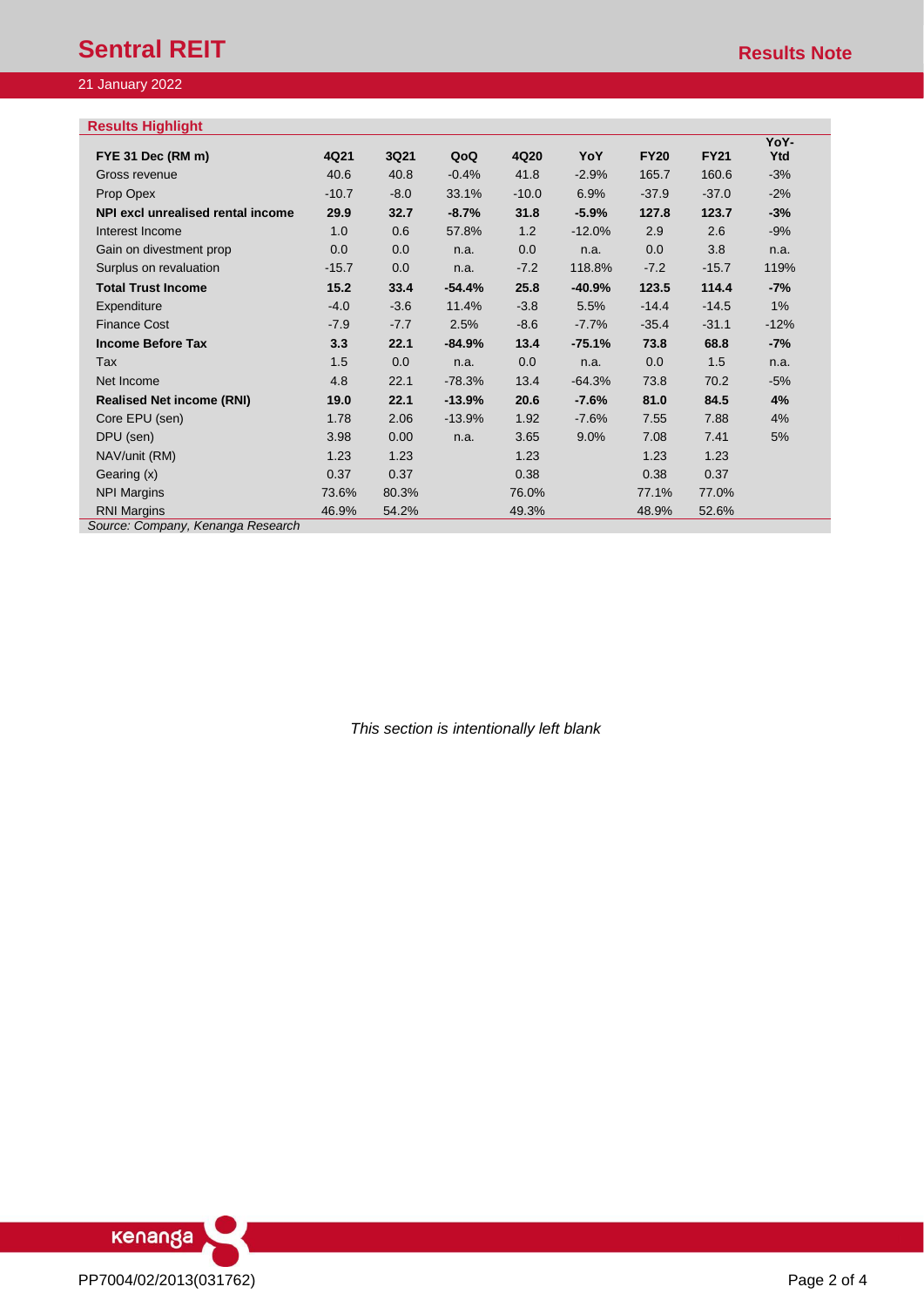# **Sentral REIT** Results Note

## 21 January 2022

| <b>Peer Comparison</b>                          |                      |               |                  |                         |          |                       |          |                                             |       |                         |                       |       |                 |                | <b>Net</b>            |                      |               |
|-------------------------------------------------|----------------------|---------------|------------------|-------------------------|----------|-----------------------|----------|---------------------------------------------|-------|-------------------------|-----------------------|-------|-----------------|----------------|-----------------------|----------------------|---------------|
| <b>Name</b>                                     | Last<br><b>Price</b> | <b>Market</b> | <b>Shariah</b>   | <b>Current</b>          |          | <b>Revenue Growth</b> |          | <b>Core Earnings</b><br><b>Growth</b>       |       | PER (x) - Core Earnings |                       |       | PBV(x)          | <b>ROE (%)</b> | Div.Yld.<br>(%)       | <b>Target</b>        | <b>Rating</b> |
|                                                 | (RM)                 | Cap<br>(RM'm) | <b>Compliant</b> | <b>FYE</b>              |          |                       |          | 1-Yr. Fwd. 2-Yr. Fwd. 1-Yr. Fwd. 2-Yr. Fwd. | Hist. |                         | 1-Yr. Fwd. 2-Yr. Fwd. | Hist. | $1-Yr.$<br>Fwd. |                | 1-Yr. Fwd. 1-Yr. Fwd. | <b>Price</b><br>(RM) |               |
| <b>MREITS UNDER COVERAGE</b>                    |                      |               |                  |                         |          |                       |          |                                             |       |                         |                       |       |                 |                |                       |                      |               |
| <b>AXIS REIT</b>                                | 1.84                 | 3,007.5       | Y                | 12/202<br>$\mathcal{P}$ | 2.9%     | 3.4%                  | 3.9%     | 3.7%                                        | 20.0  | 19.6                    | 18.9                  | 1.2   | 1.2             | 6.2%           | 4.8%                  | 2.05                 | <b>OP</b>     |
| <b>CAPITALAND MALAYSIA</b><br><b>TRUST</b>      | 0.59                 | 1,257.2       | ${\sf N}$        | 12/202                  | $-12.0%$ | 42.3%                 | $-33.9%$ | 141.6%                                      | 19.7  | 29.5                    | 11.8                  | 0.5   | 0.5             | 2.6%           | 2.9%                  | 0.580                | <b>MP</b>     |
| <b>IGB REIT</b>                                 | 1.54                 | 5,500.7       | N                | 12/202                  | 12.6%    | 1.8%                  | $-12.0%$ | 40.7%                                       | 22.0  | 25.7                    | 19.3                  | 1.4   | 1.4             | 6.2%           | 3.5%                  | 1.70                 | <b>OP</b>     |
| <b>KLCCP STAPLED</b><br><b>GROUP</b>            | 6.34                 | 11,445.<br>8  | Y                | 12/202                  | $-4.4%$  | 17.4%                 | $-1.0%$  | 20.6%                                       | 21.1  | 21.1                    | 17.6                  | 0.9   | 0.9             | 5.4%           | 4.2%                  | 7.35                 | <b>OP</b>     |
| SENTRAL REIT                                    | 0.91                 | 980.7         | $\mathsf{N}$     | 12/202<br>$\mathcal{P}$ | 9.0%     | 1.8%                  | $-2.4%$  | 0.7%                                        | 11.6  | 12.1                    | 12.0                  | 0.7   | 0.7             | 5.3%           | 7.1%                  | 0.900                | <b>MP</b>     |
| <b>PAVILION REIT</b>                            | 1.24                 | 3,782.1       | $\mathsf{N}$     | 12/202                  | 9.1%     | 10.4%                 | $-6.3%$  | 83.2%                                       | 31.0  | 31.0                    | 17.7                  | 1.0   | 1.0             | 2.5%           | 2.8%                  | 1.30                 | <b>MP</b>     |
| <b>SUNWAY REIT</b>                              | 1.40                 | 4,794.7       | N                | 12/202                  | 7.6%     | 5.0%                  | $-21.3%$ | 21.7%                                       | 17.5  | 28.0                    | 17.5                  | 0.9   | 0.9             | 5.4%           | 3.2%                  | 1.35                 | <b>MP</b>     |
| <b>Simple Average</b><br>* Core NP and Core PER |                      |               |                  |                         | 3.5%     | 11.7%                 | $-10.4%$ | 44.6%                                       | 20.4  | 23.8                    | 16.4                  | 1.0   | 0.9             | 4.8%           | 4.1%                  |                      |               |
| Source: Bloomberg, Kenanga Research             |                      |               |                  |                         |          |                       |          |                                             |       |                         |                       |       |                 |                |                       |                      |               |